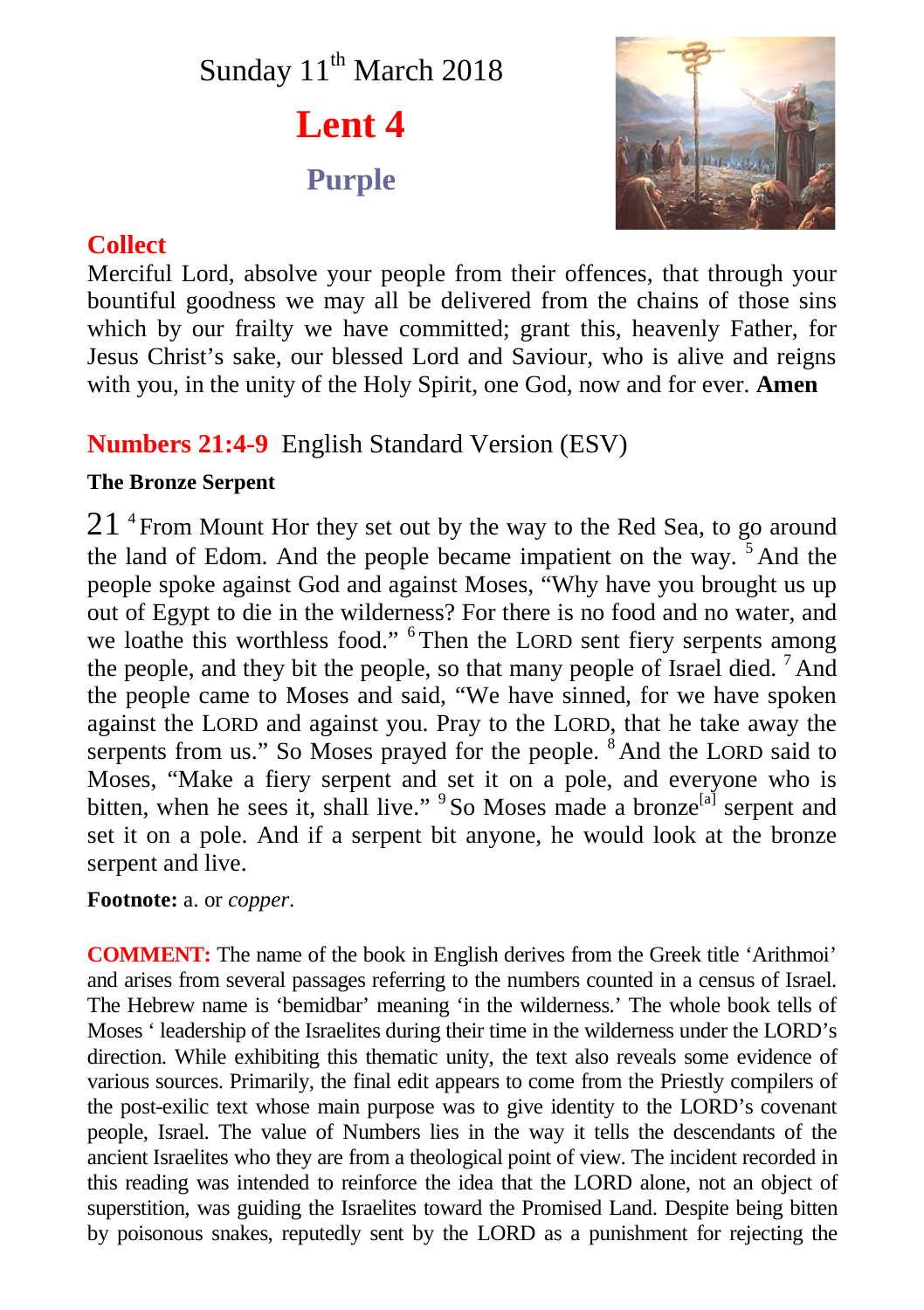LORD's direction through Moses (verses 6-7), the story has a theological meaning that the LORD protects the Israelites from harm. The erection of the bronzed serpent seems very unusual in the light of the second commandment forbidding images of any kind (cf. Exodus 20:4-6). Yet the Israelite's were required only to look at it, and not worship it. Quite obviously, the symbol remained significant for the Jewish faith tradition for many centuries afterward because John 3:14 quotes Jesus as referring to it. The bronzed serpent on a pole remains a symbol of healing for the medical profession.

# **John 3:13-17** English Standard Version (ESV)

#### **Son of Man must be lifted up**

 $3<sup>14</sup>$  And as Moses lifted up the serpent in the wilderness, so must the Son of Man be lifted up,  $^{15}$  that whoever believes in him may have eternal life.<sup>[a]</sup>

#### **For God So Loved the World**

 $16$  "For God so loved the world,<sup>[b]</sup> that he gave his only Son, that whoever believes in him should not perish but have eternal life. <sup>17</sup> For God did not send his Son into the world to condemn the world, but in order that the world might be saved through him. <sup>18</sup> Whoever believes in him is not condemned, but whoever does not believe is condemned already, because he has not believed in the name of the only Son of God.  $^{19}$  And this is the judgment: the light has come into the world, and people loved the darkness rather than the light because their works were evil.  $^{20}$  For everyone who does wicked things hates the light and does not come to the light, lest his works should be exposed.  $21$  But whoever does what is true comes to the light, so that it may be clearly seen that his works have been carried out in God."

**Footnotes:** a. Some interpreters hold that the quotation ends at verse 15. c. or *For this is how God loved the world*.

**COMMENT:** John recorded a persistent tradition that Nicodemus was a secret follower of Jesus (Not only in the present passage but in John 19:38). In this interlocution with Nicodemus, he represented the whole Jewish nation blind to the truth. Yet in coming to Jesus secretly seeking a deeper understanding of who Jesus really is, he also represented certain of the Pharisees who did not oppose Jesus' unique ministry and teaching. Apparently a very wealthy man as well as a member of the supreme court of Israel, the Sanhedrin, Nicodemus later participated in Jesus' burial by bringing a great supply of spices to prevent the body from causing offensive odors while decaying. Thus, like all the rest of the disciples, he did not believe in or anticipate the resurrection. As a Pharisee, nonetheless, he would have believed in resurrection as a messianic event. Again, this points to John's theme that the fundamental issue Jesus' presence raised: Who is he? The context of this reading proclaims that faith in Jesus Christ, the one who was crucified, brings new life. This life is spiritual rather than merely physical. It begins here and now, in this world; but it is also eternal, extending to life with God beyond death. Judgment occurs not at some heavenly court assize which decides between a lifetime of good and evil behavior, but here and now in the way we respond or reject the life offered to us through Jesus Christ. The reference to Moses lifting up the serpent in the wilderness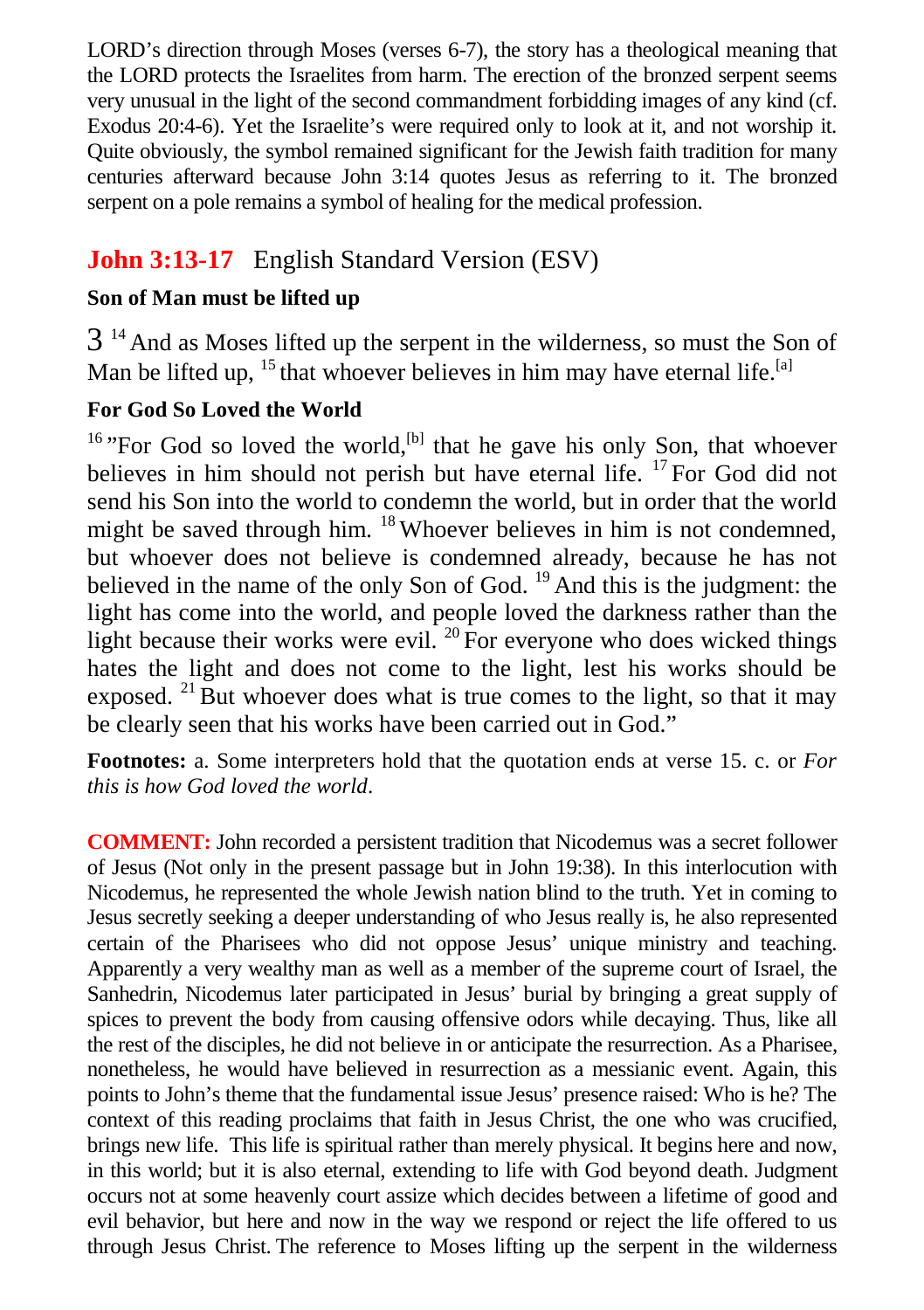(Numbers 21:4-9) symbolised the healing that faith brings. Again, this is not a physical but a spiritual healing. Similarly, the new birth of John 3:3-8 is a spiritual re-creation initiated by the Spirit. John3:16 also re-iterates the reality of the new spiritual life to be received through faith in what God has done in Jesus Christ. As John states unequivocally, judgment has a prominent place in whatever response we make to the proclamation of the gospel. Our decision becomes our judgment. Light and darkness play a significant part in Johannine thinking. This carries over into the first of the Letters of John (1:5-2:29) which has caused scholars to associate the author of the Gospel and the Letters in various if ultimately indefinable ways. The same metaphor also received considerable emphasis in the writings of the Essene sect of Qumran. In this instance, judgment consists of refusing to respond to "the light" that Jesus Christ brings to the world. Later, John's narrative (9:1-41) reiterates this same metaphor with considerable force regarding the man born blind whom Jesus healed and the Jewish authorities who challenged him. The ultimate question to which each person must respond is: Have you seen the Light? As verse 21 puts it, not our words, but our actions will be our answer.

# **Psalm 107:1-3, 17-22** *Confitemini Domino* Grail Psalter

### **R O give thanks to the Lord for he is good, for his love had no end.**

 $<sup>1</sup>$  "O give thanks to the Lord for he is good;</sup> for his love endures for ever." **R**

 $2^2$  Let them say this, the Lord's redeemed, whom he redeemed from the hand of the foe <sup>3</sup> and gathered from far-off lands, from east and west, north and south. **R**

 $17$  Some were sick on account of their sins and afflicted on account of their guilt. <sup>18</sup> They had a loathing for every food; they came close to the gates of death. **R**

<sup>19</sup> Then they cried to the Lord in their need and he rescued them from their distress.

 $20$  He sent forth his word to heal them and saved their life from the grave. **R**

 $21$  Let them thank the Lord for his love, for the wonders he does for men.  $^{22}$  Let them offer a sacrifice of thanks and tell of his deeds with rejoicing. **R**

**Glory be to the Father and to the Son and to the Holy Spirit, As it was in the beginning, is now, and ever shall be, world without end. Amen.**